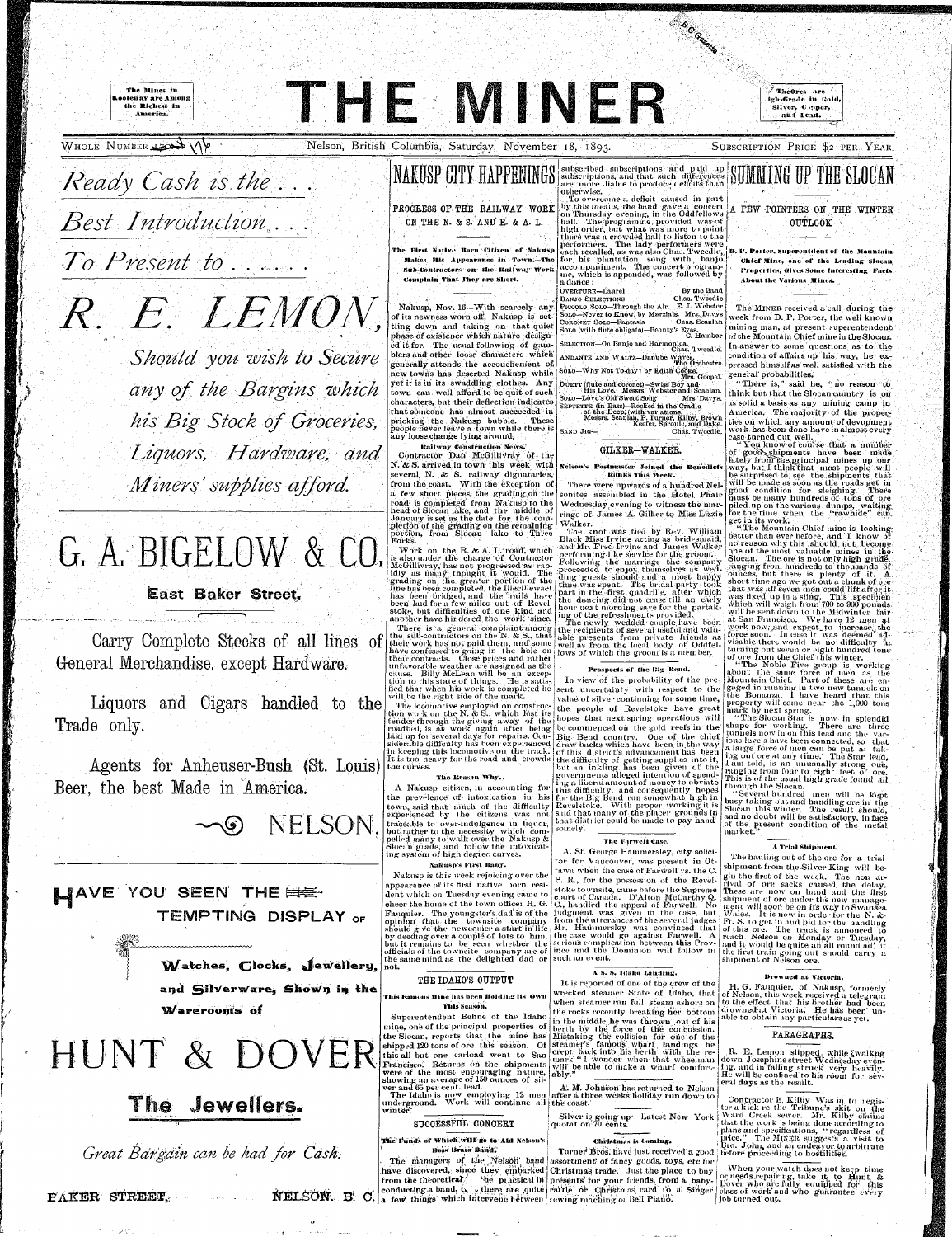THE MINER, NELSON, B. C., SATURDAY, NOVEMBER 18, 1893.

## A BROKEN LEDGE

"Turns them to shape, and gives to airy nothing a local habitation and a name.—Shake's

"Why does the western man become hardened? Why does he appear in the eyes of those unacquainted with his peculiarities, to be almost beyond all hopes of redemption." These questions were asked recently, by one of a little circle, gathered round a cord-wood consumer in a well-known Nelson business house. The seeker after information was one recently arrived from the east, and the query was addressed to a veteran whose locks have grown grey with hardships more than age. The auswer was duly pondered. "I don't think it is a question of becoming hardened. That air of hardness really conceals a deeper feeling-that of weariness. The average man who has pushed out here has become "intellectually tired."

In the first place he is in many cases tired when he starts for the west. He had grown weary of the petty quibbles of creeds and dogmas; the narrow grooves in which the lives of men must run; the continual exaltation in the eyes of the world, of that which he knows is mean and lowly. When he becomes so tired that he can no longer stand the strain he comes west. Here he hopes for that freedom from all these things which have been the bane of his life. In many ways he finds the hoped for freedom, but again other things rods of itself and making a heavy fall combine against his peace of mind and of 60 feet in that distance. The poorest tend to keep him perpetually tired.

He gets tired along religious lines. Dack home he heard so much that was narrow and dogmatical that his powers of discrimination became blunted, and in time the state of his chances on the other The neck" is gravel with nothing hard-<br>side come to trouble him very little, er than a little sandstone, and the cut Once in a long time he does not mind would at the deepest point be but 30 listening to a stirring sermon from some ean be made for from \$1,500 to \$2,000 at old timer, who like himself has roughed the most, and the beauty of it all is, that it along the lonely trails, and in the after it is all made, instead of being out tender sprigs, intent on saving souls and net them severel times the amount exkeeping their feet warm. Men who pended. test the water for their morning sprinkle with a thermometer, whose dainty stom- which contains perhaps 150 acres full of achs revolt from anything less mild than | glittering gold, and then, using the old chicken broth. When one of this class channel for a dump, the bar itself which tackles him after a hard summer's prospecting-no luck, and things generally point is 90 feet above the river, the 60 blue-it makes him tired.



from the mouth of Salmon river and about 35 miles from Grangeville. The locations are 14 in number, most of them made by a man by the name of Gardener, The New holding powers of attorney from George<br>Harris, Conklin and others who are unknown to that part of the country. but who are thought to be Spokane or Cœur d'Alene parties.<br>Mr. Strickand says that it is most unaccountable that a bar of this kind, containing millions of dollars in gold, and which can be worked at the slightest expense should have remained unoccupied for all these years. The "Horseshoe" is marked on the common government maps of Idaho, and is where the river makes a deep bend, coming back after a run of two miles and three quarters to within 80 from 5 to 20 cents a pan. The scheme for working this is to turn

the entire flow of the river from its present bed across the neck of the bar and then wash, not only the bar but the en- W. A. JOWETT, tire bed of the river which is included in the locations, for two miles and a half.

A new Railway under Construction. Buy before the Market rises in the Railway Centre and Seat of Government of West Kootenay.

Choice Building and Residence Property.

REBATE ALLOWED FOR THE ERECTION OF GOOD BUILDINGS

Apply for Prices, Maps, etc., to<br>FRANK FLETCHER, Land CommissionerC. & K. Ry. Co., NELSON, B.C.

Also Lots for Sale in NAKUSP DAWSON and ROBSON.



cate of improvements.

mile from Kootenay Lake.

158-8 Nelson, B. C., 4ug. 23, 1893.

eral claim.

publication.

Dated this 18th day of August, 1893,<br>Ainsworth, B. C.

NOTICE. NOTICE is hereby given that Frank Fitch, as

necessary papers, (and made application for a

Crown Grant in favor of the "Highlander" min-

agent for Maxwell Stevenson, has filed the

THOMAS JOHNSON.

N. FITZSTUBBS,

Gold Commissioner.

Aug  $26$ 

I had a case in point related to me a day or two ago. One of these very enthusiastic-and very tender-young men was on a visit to Nelson. While here he uess, and left no flaw in their locations, came in contact with an old-time miner. who has carried his pack into nearly every one of the important mining pecting, and went to the Salmon river camps in British Columbia, and had for the express purpose of investigating. been in at the discovery of more than and then locating Horseshoe Bend, but one of them. The old man is known the locations were made. favorably wherever he has been for his many kindly acts and the ready manner the Salmon river bars, mostly with rockin which he invariably responds to any call from those in distress. While this is true, he has in common with many company, who have a six mile flume other western men, some rather original ideas about theoretical religion, though there is seldom any effort made to  $\int_{0}^{\infty}$  wash one of the rich bars at the crowd these views upon others, and mouth of the Salmon river with water thus make them tired.

cloth, here was a brand to be snatched from the burning. No time was to be lost. The task was undertaken with zeal, but unfortunately not with com- The Revolutionists Continue to Make Headmensurate success. All the old argumade far more pretentions.

#### NEWS VIA SPOKANE

Concerning the Salmon River Gold Fields spite of considerable skirmishing. **Rather Pleasant on the Whole.** 

S. L. Strickland, a miner and mining than of years of experience, recently re- Church will give an entertainment in<br>turned from a trip to the Salmon river Hume's hall on the evening of Thanksgold fields and reports that there is giving day, November 23d. The best much excitement there over some recent coal talent will take part in the promuch excitement there over some recent gramme, and the ladies will spare no locations of placer claims made on what efforts to render the entertainment a is known as "Horseshoe Bend," 60 miles very enjoyable one.

After this is done it will be an easy matter to wash, first the bed of the river is all a gravel wash, and at the highest

feet fall making it all that the heart of a miner could desire for shuicing. Mr. Strickland attempted to ascertain

who the locators were, but failed, and were, they evidently knew their busiand made them true and strong.

Mr. Strickland had been informed of this per by one of the men he has prosarrived a few days after October 7, when

He reports over 100 men mining on ers, who take out from \$1,50 to \$4 or \$5 per day. Just above the Horseshoe<br>Bend is a claim owned by a Walla Walla several years has paid them well, while 2 company of Chicago people are about raised by means of pulsometer pumps; but the Horseshoe Bend, thinks Mr.

To the speculative eye of him of the Strickland, will prove more valuable than all the others combined.—Review.

#### AFFAIRS AT RIO.

# Against the Government Troops.

ments that this man had listened to NEW YORK, Nov. 11. - The Herald's before the would be regenerator was Montevideo dispatch says: Word is just born, were gone over. The lost sheep received from Rio that all banks closed remained lost. At the end of an hour to-day and the bombardment was renewthe exhorter retired disgusted and mor- ed. There was heavy fighting between tally offended because he failed to gain the rebel forces and loyal troops at Nictha convert along his own peculiar lines. eroy. Fire from the fort finally sank the rebel torpedo boat, though not be-His feelings were in no wise elevated by fore the insurgents' guns inficted con-<br>the after remark of a veteran minister siderable damage on Nictheroy. The reto the effect that he had known the old publican newspapers of Rio report that to the enect that he had known the old the federal troops were defeated by Mar-<br>man for twenty years, and considered the federal troops were defeated by Marhim a better Christian than many who vised the shipping interest that all goods now in the harbor either on ships or lighters will hereafter be protected by the commanders of the foreign warships. The revolutionists gained foothold on land in a suburb of Caretta and held it in

#### Thanksgiving Eatertainment.

The Ladies Aid of the Presbyterian



Geo. H. Keefer.

NOTICE.

NTOTICE IS HEREBY GIVEN THAT SIXTY days from date hereof I intend to apply for a Crown grant to the "Etna mineral claim situated on Toad Mountain, West Kootenay District. This application will be made under clause 35, "Mitteral Act, 1891."

Coples of the field notes and plat can be seen at the office of the Goverhment agent, Nelson. CHARLES VAN NESS.

بمستقدم وزرر

Tourists from Spokane for Glacier, Banff and other C.P.R. resorts make close connection at Robson with boats for Revelstoke.

**KASLO ROUTE** Aug 26  $\vert$ 

- STEAMER NELSON
- 
- 
- STEAMER NELSON<br>Sunday—Nelson to Kaslo.<br>Monday—Nelson to Kelson<br>Tuesday—Nelson to Kaslo.<br>Wednesday—Kaslo to Nelson and return.<br>Thursday—Kaslo to Nelson.<br>Friday—Nelson to Kaslo.<br>Saturday—Kaslo to Nelson.
- 
- 
- 
- Boat from Kaslo on Monday and Thursday connects with C. and K. trains for points North and South.

Steamer leaves Nelson on Sunday and Wednes-<br>day at 3 p.m.,on Tuesday and Friday at 9 a.m.<br>Steamer leaves Kaslo at 9 a.m. The "Highlander" is situated about half a mile south of Ainsworth, and one-quarter of a

Adverse claimants will forward their objec The Company reserves the right to change this schedule at any time without notice. tions within sixty days from the date of this

For full information as to tickets, rates, etc., apply at the

Company's offices, Nelson, B.C.

J. W. TROUP, Manager.